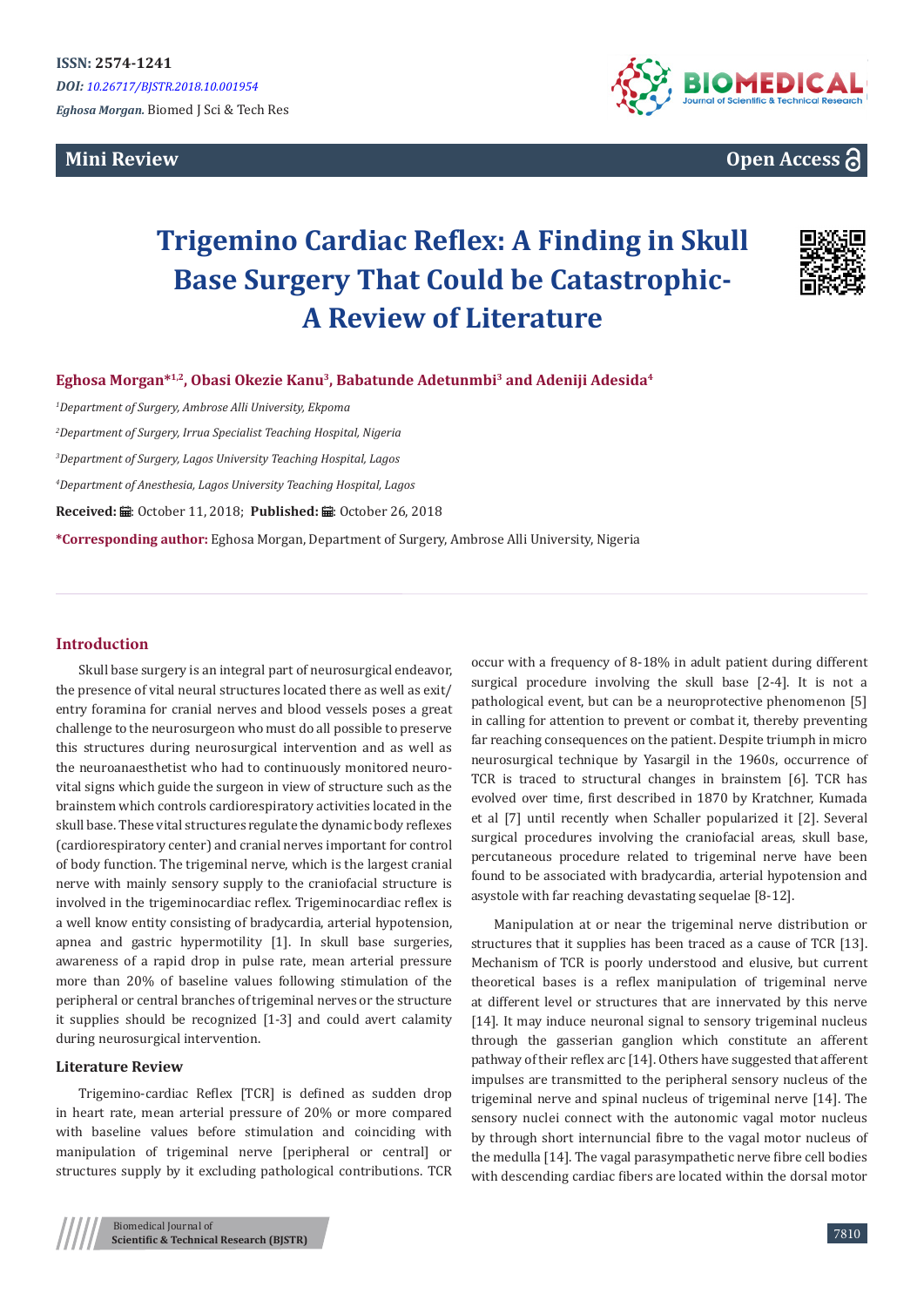nucleus of the vagus and the nucleus ambiguous, from where cardioinhibitory fibers arises and terminate in the myocardium causing bradycardia, asystole and rarely arrthymia. Oculocardiac reflex (a variant of TCR) is induced by mechanical stimulation of ocular and periocular structure innervated by CNV1, is elicited by stimulation of the afferent pathway of the long ciliary nerve (CNV2), submucosa of the nose by nasociliary branch of CNV1, sensory branch of CNV2 OR V3 [15,16].

Premedication with Anticholinergic drugs [such as atropine] can lead to cessation of irritation from surgical manipulation so as to disrupt the reflex that trigger the response [13]. Appropriate selection of Anticholinergic is needed in cases in which manipulation of the cavernous sinus is inevitable. Glycopyrrolate has been found to be has been found to be superior to atropine in managing TCR in view of central anticholinergic syndrome of atropine as it crosses blood brain barrier [17]. Atropine has been found to be effective in treating refractory TCR, while glycopyrrolate is considered for prevention during further surgical manipulation of the trigeminal nerve or structure it supply or with pacemaker on insertion [11,17]. Defining a clear-cut determinant for those patients with greater risk of TCR following Skull Base Surgery (Transsphenoidal Surgery) has been elusive. No correlation of age, sex, tumor history, method of anesthesia, duration and distribution of clinical symptoms have been traced to TCR. Reports have shown that important determining factor is cavernous sinus thrombosis manipulation. Another predicting factor of the doubtful acceptance is intravenous anesthesia surfactants potentiating TCR [18], but now clear evidence has been found.

Management of TRC involved early detection of bradycardia and or hypotension with continuous monitoring of hemodynamic stability, stoppage of all surgical manipulation. In the work by Koerbel et al, 80% of the patient had TCR during Skull Base Surgery hemodynamic parameters return to normal within 20 seconds of stopping surgical stimulation Atropine has been found useful in preventing recurrence of the reflex [19].

#### **Conclusion**

TCR should be discussed with all team members including the anesthetists involved in Skull Base Surgery in view of preparation for identification. Every skull base surgeon should be aware of the occurrence of TCR and strive to prevent it or treat it when it occurs with available pharmacological agents.

#### **References**

1. Seker A, Toktas ZO, Peker S, [Halit Abbas Batirel \(2009\) Asystole due](https://www.pubfacts.com/detail/19056276/Asystole-due-to-trigemino-cardiac-reflex-a-rare-complication-of-trans-sphenoidal-surgery-for-pituita)  [to Trigemino cardiac reflex. A rare complication of transsphenoidal](https://www.pubfacts.com/detail/19056276/Asystole-due-to-trigemino-cardiac-reflex-a-rare-complication-of-trans-sphenoidal-surgery-for-pituita)  [surgery for pituitary adenoma. J Clin Neurosci 16: 338-340](https://www.pubfacts.com/detail/19056276/Asystole-due-to-trigemino-cardiac-reflex-a-rare-complication-of-trans-sphenoidal-surgery-for-pituita).

- 2. [Schaller B, piobst R, Strebel, Gratzl O \(1999\) Trigemino cardiac reflex](https://www.ncbi.nlm.nih.gov/pubmed/9950491) [during surgery in the cerebellopontine angle. J Neurosurgery 90\(2\):](https://www.ncbi.nlm.nih.gov/pubmed/9950491) [215-220.](https://www.ncbi.nlm.nih.gov/pubmed/9950491)
- 3. [Schaller B \(2005\) Trigeminocardiac reflex during transsphenoidal](https://www.ncbi.nlm.nih.gov/pubmed/16202819) [surgery for pituitary adenoma. Clin Neuro/Neurosurg 107\(6\): 468-474](https://www.ncbi.nlm.nih.gov/pubmed/16202819).
- [Schaller B \(2005\) Trigemino Cardiac reflex during microvascular](https://www.ncbi.nlm.nih.gov/pubmed/15632542) [trigeminal decompression in cases of trigeminal neuralgia J. Neurosurg](https://www.ncbi.nlm.nih.gov/pubmed/15632542) [Anesthesiology 17\(1\): 45-48.](https://www.ncbi.nlm.nih.gov/pubmed/15632542)
- 5. [Schaller B \(2004\) Trigeminocardiac reflex; A clinical phenomenon or a](https://www.ncbi.nlm.nih.gov/pubmed/15311339) [new physiological entity? J Neurol 251\(6\): 658-665.](https://www.ncbi.nlm.nih.gov/pubmed/15311339)
- 6. [Schaller B, Sandu N, Filis A, J Rasper, C Noethen \(2008\) Trigeminocardiac](https://link.springer.com/article/10.1007%2Fs00701-008-0010-x?LI=true) [reflex may be refractory to conventional management in Adult Acta](https://link.springer.com/article/10.1007%2Fs00701-008-0010-x?LI=true) [neuroclin \(Wen\) 150: 929-930.](https://link.springer.com/article/10.1007%2Fs00701-008-0010-x?LI=true)
- 7. [Kumada M, Dampney RA, Reis DJ \(1975\) Trigeminal depressor response,](https://www.ncbi.nlm.nih.gov/pubmed/1182019) [a cardiovascular reflex originating from the trigeminal system. Brain Res](https://www.ncbi.nlm.nih.gov/pubmed/1182019) [92\(3\): 485-489.](https://www.ncbi.nlm.nih.gov/pubmed/1182019)
- 8. [Kapour W, Jannelta P \(1984\) Trigeminal Neuralgia associated with](https://www.ncbi.nlm.nih.gov/pubmed/6747698) [seizure and syncope. J Neurosurg 61\(3\): 594-595.](https://www.ncbi.nlm.nih.gov/pubmed/6747698)
- 9. [Lang S, Larigan D, Ven Der Wal M \(1991\) Trigeminocardiac reflex,](https://www.ncbi.nlm.nih.gov/pubmed/1914059) [Maxillary and Mandibular Variants of the oculocardiac reflex. Can J](https://www.ncbi.nlm.nih.gov/pubmed/1914059) [Anaesth 38\(6\): 757-760.](https://www.ncbi.nlm.nih.gov/pubmed/1914059)
- 10. [Loewinger J, Cohen M, Levi E \(1987\) Bradycardia during elevation of a](https://www.ncbi.nlm.nih.gov/pubmed/3475443) [Zygomatic arc fracture J oral Maxillosacr Surg 45\(8\): 710-711.](https://www.ncbi.nlm.nih.gov/pubmed/3475443)
- 11. [Ragno J, Marcoot R, Tyler S \(1989\) Asystolic during Le Forte1 Osreomy. J](https://www.ncbi.nlm.nih.gov/pubmed/2677278) [Oral Maxillosac Surg 47\(10\): 1082-1083.](https://www.ncbi.nlm.nih.gov/pubmed/2677278)
- 12. Spaziante R, Cappabianca P, Peca C (1985) subarachnoid hemorrhage and normal pressure hydrocephalus; Fetal Complications of Percutaneous icro decompression of the gasserian ganglion. Case report Neurosurgery 22: 148-151.
- 13. Angel James JE, Daly MB (1969) Nasal reflex Pwc Roy Soc Med 62: 1287- 1293
- 14. [Barnard RA, Bainton R \(1990\) Bradycardia and the trigerminal nerve J](https://www.ncbi.nlm.nih.gov/pubmed/2283401) [Crani. Maxillofac Surgery 18\(8\): 359-360](https://www.ncbi.nlm.nih.gov/pubmed/2283401).
- 15. [Angel James, Daly MB \(1975\) Some aspect of upper respiratory tract](https://www.ncbi.nlm.nih.gov/pubmed/1136764) [reflexes Acta Otolaryngol 79\(3-4\): 242-252.](https://www.ncbi.nlm.nih.gov/pubmed/1136764)
- 16. [Beith OB \(1996\) Problems of anesthesia in strabismus Surgery. Int](https://www.ncbi.nlm.nih.gov/pubmed/5982313) [Ophthalmol Clin 6\(3\): 727-737.](https://www.ncbi.nlm.nih.gov/pubmed/5982313)
- 17. [Hunsley J, Bush G, Jones C \(1982\) A study of glycopyrolate and atropine](https://www.ncbi.nlm.nih.gov/pubmed/7066144) [in suppression of oculocardiac reflex during strabismus surgery in](https://www.ncbi.nlm.nih.gov/pubmed/7066144) [children Br. J Anaesth 54\(4\): 459-464.](https://www.ncbi.nlm.nih.gov/pubmed/7066144)
- 18. Alton R, Wright T (1990) Possible potentiation of trigerminocardiac response by Sufentanil J Oral Maxillosac Surg 48: 770.
- 19. Schaller B, Buchfelder M (2006) Trigerminocardiac reflex. A recently diagnosed oxygen conserving "response" The potential role of a physiologic reflex Arch Med Sci 2: 3-5.

7811